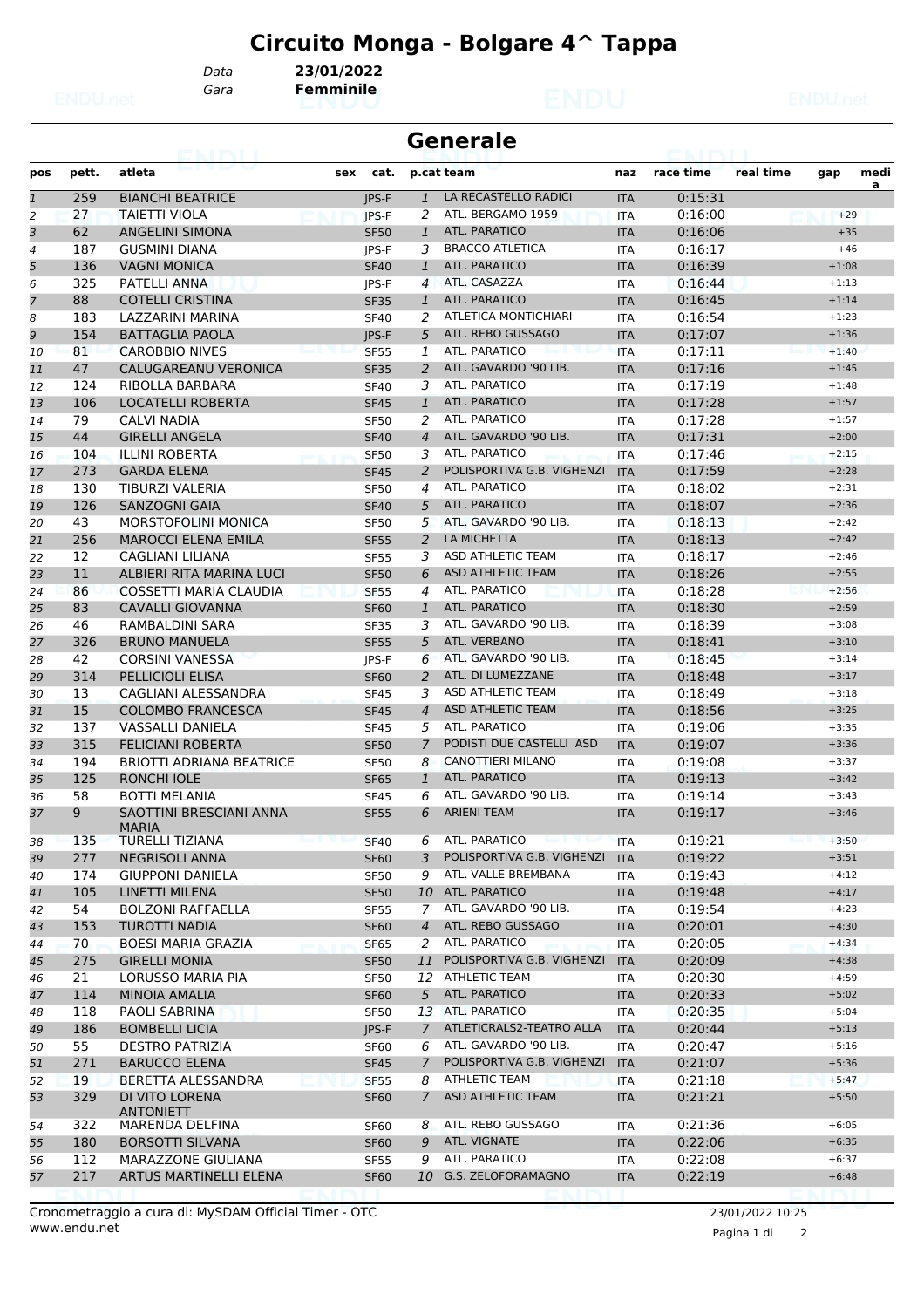| pos | pett. | atleta                              | cat.<br>sex |    | p.cat team                 | naz        | race time | real time<br>medi<br>gap<br>a |
|-----|-------|-------------------------------------|-------------|----|----------------------------|------------|-----------|-------------------------------|
| 58  | 123   | <b>RECENTI LUCIA</b>                | <b>SF60</b> | 11 | <b>ATL. PARATICO</b>       | <b>ITA</b> | 0:22:29   | $+6:58$                       |
| 59  | 149   | MIGLIORATI KAROL                    | <b>SF35</b> | 4  | ATL. REBO GUSSAGO          | <b>ITA</b> | 0:22:35   | $+7:03$                       |
| 60  | 331   | <b>MARCHETTI ELEONORA</b>           | <b>SF35</b> | 5  | <b>ATLETICA BRESCIA</b>    | <b>ITA</b> | 0:22:40   | $+7:09$                       |
| 61  | 255   | <b>LOMARTIRE GIORGIA</b>            | <b>SF40</b> |    | LA MICHETTA                | <b>ITA</b> | 0:22:56   | $+7:25$                       |
| 62  | 223   | <b>GIANNETTO TIZIANA</b>            | <b>SF35</b> | 6  | G.S. ZELOFORAMAGNO         | <b>ITA</b> | 0:23:00   | $+7:29$                       |
| 63  | 272   | CARLETTI LUZMINDA                   | <b>SF45</b> | 8  | POLISPORTIVA G.B. VIGHENZI | <b>ITA</b> | 0:23:03   | $+7:32$                       |
| 64  | 204   | <b>ZANFRINI LAURA</b>               | <b>SF55</b> | 10 | <b>CANOTTIERI MILANO</b>   | <b>ITA</b> | 0:23:09   | $+7:38$                       |
| 65  | 96    | <b>FEDRIGHI MASCIA</b>              | <b>SF45</b> | 9  | ATL. PARATICO              | <b>ITA</b> | 0:23:25   | $+7:54$                       |
| 66  | 197   | <b>FOPPIANI FEDERICA</b>            | <b>SF55</b> | 11 | <b>CANOTTIERI MILANO</b>   | <b>ITA</b> | 0:23:40   | $+8:09$                       |
| 67  | 108   | LUMINA FEDERICA                     | <b>SF60</b> | 12 | ATL. PARATICO              | <b>ITA</b> | 0:23:44   | $+8:13$                       |
| 68  | 276   | <b>BUSSENI ANGELA</b>               | <b>SF60</b> | 13 | POLISPORTIVA G.B. VIGHENZI | <b>ITA</b> | 0:23:49   | $+8:18$                       |
| 69  | 195   | <b>CONTI MONICA</b>                 | <b>SF60</b> | 14 | <b>CANOTTIERI MILANO</b>   | <b>ITA</b> | 0:23:54   | $+8:23$                       |
| 70  | 38    | <b>CIMASCHI ANTONELLA</b>           | <b>SF65</b> | 3  | ATL. DI LUMEZZANE          | <b>ITA</b> | 0:24:05   | $+8:34$                       |
| 71  | 192   | <b>BASSI MANUELA MARIA</b><br>CARLA | <b>SF55</b> | 12 | <b>CANOTTIERI MILANO</b>   | <b>ITA</b> | 0:24:43   | $+9:12$                       |
| 72  | 232   | POLLICE ANTONIA                     | <b>SF50</b> | 14 | G.S. ZELOFORAMAGNO         | <b>ITA</b> | 0:25:40   | $+10:09$                      |
| 73  | 119   | <b>PAROLETTI TERESA</b>             | <b>SF60</b> | 15 | ATL. PARATICO              | <b>ITA</b> | 0:27:18   | $+11:47$                      |
| 74  | 93    | <b>DELBARBA EUGENIA</b>             | $SF75+$     |    | ATL. PARATICO              | <b>ITA</b> | 0:27:35   | $+12:04$                      |
| 75  | 35    | <b>FALAPPI ANTONELLA</b>            | <b>SF65</b> | 4  | ATL. DI LUMEZZANE          | <b>ITA</b> | 0:38:40   | $+23:09$                      |

| Cronometraggio a cura di: MySDAM Official Timer - OTC<br>www.endu.net |                            |             |                |             | 23/01/2022 10:25<br>Pagina 2 di | 2                         |
|-----------------------------------------------------------------------|----------------------------|-------------|----------------|-------------|---------------------------------|---------------------------|
| EMMI                                                                  |                            | EMBIL       |                | ENIMIT      |                                 | ENDLI                     |
|                                                                       | <b>ENDU.net</b>            |             | <b>ENDU</b>    |             | <b>ENDU.net</b>                 |                           |
| <b>ENDU</b>                                                           |                            | <b>ENDU</b> |                | <b>ENDU</b> |                                 | <b>ENDU</b>               |
|                                                                       | <b>ENDU</b>                |             | <b>ENDU</b>    |             | <b>ENDU</b>                     |                           |
| <b>ENDU</b>                                                           |                            | <b>ENDU</b> |                | <b>ENDU</b> |                                 | <b>ENDU</b>               |
|                                                                       | <b>ENDU</b>                |             | <b>ENDUnet</b> |             | <b>ENDU</b>                     |                           |
| <b>ENDU</b>                                                           |                            | <b>ENDU</b> |                | <b>ENDU</b> |                                 | <b>ENDU</b>               |
|                                                                       | <b>ENDU</b> <sub>net</sub> |             | <b>ENDU</b>    |             | <b>ENDU<sub>net</sub></b>       |                           |
| <b>ENDU</b>                                                           |                            | <b>ENDU</b> |                | <b>ENDU</b> |                                 | <b>ENDU</b>               |
|                                                                       | <b>ENDU</b>                |             | <b>ENDU</b>    |             | <b>ENDU</b>                     |                           |
| <b>ENDU</b> .net                                                      |                            | <b>ENDU</b> |                | <b>ENDU</b> |                                 | <b>ENDU<sub>net</sub></b> |
|                                                                       | <b>ENDU</b>                |             | <b>ENDU</b>    |             | <b>ENDU</b>                     |                           |
| <b>ENDU</b>                                                           |                            | ENDU        |                | <b>ENDU</b> |                                 | ENDU                      |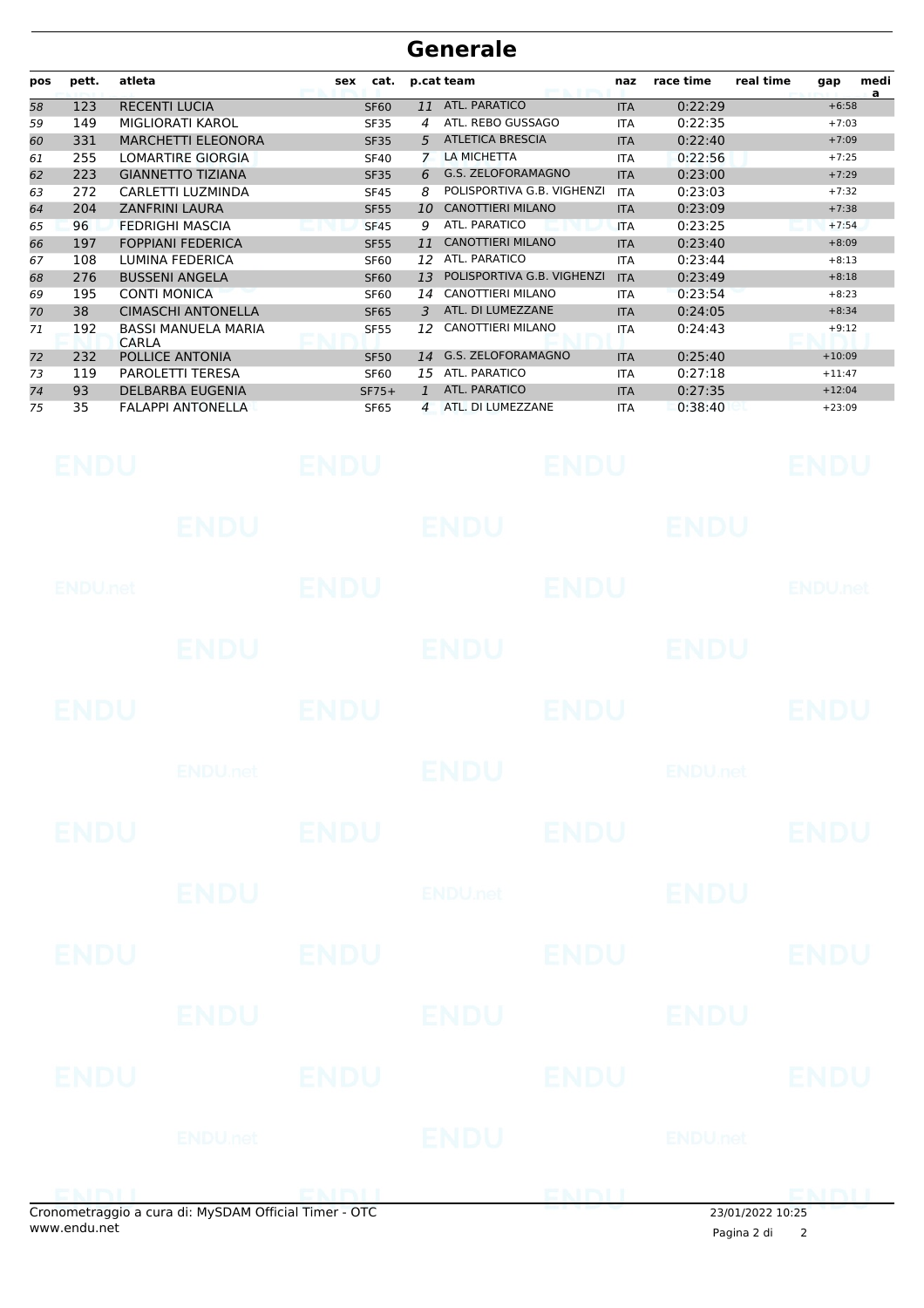## **Circuito Monga - Bolgare 4^ Tappa**

*Gara* **Maschile fino a SM55** *Data* **23/01/2022**

|                | <b>Generale</b> |                            |              |                |                                |            |           |           |         |           |  |  |
|----------------|-----------------|----------------------------|--------------|----------------|--------------------------------|------------|-----------|-----------|---------|-----------|--|--|
| pos            | pett.           | atleta                     | cat.<br>sex  |                | p.cat team                     | naz        | race time | real time | gap     | medi<br>a |  |  |
| $\mathbf{1}$   | 290             | <b>GOFFI STEFANO</b>       | <b>IPS-M</b> | $\mathbf{1}$   | POLISPORTIVA G.B. VIGHENZI     | <b>ITA</b> | 0:20:24   |           |         |           |  |  |
| 2              | 107             | <b>LOSIO MARCO</b>         | <b>SM35</b>  | 1              | ATL. PARATICO                  | <b>ITA</b> | 0:20:33   |           | $+10$   |           |  |  |
| 3              | 134             | <b>TOSI RENATO</b>         | <b>SM45</b>  | 1              | ATL. PARATICO                  | <b>ITA</b> | 0:21:09   |           | $+45$   |           |  |  |
| 4              | 350             | <b>BONALUMI MATTEO</b>     | JPS-M        | 2              | <b>CLUB PANTERA ROSA</b>       | <b>ITA</b> | 0:21:25   |           | $+1:02$ |           |  |  |
| 5              | 182             | <b>LAZZARI FRANCESCO</b>   | <b>IPS-M</b> | 3              | <b>ATLETICA MARATHON</b>       | <b>ITA</b> | 0:21:36   |           | $+1:13$ |           |  |  |
| 6              | 340             | PIFFERI MAURO              | <b>SM45</b>  | 2              | <b>BERGAMO STARS ATLETICA</b>  | <b>ITA</b> | 0:21:36   |           | $+1:13$ |           |  |  |
| $\overline{7}$ | 318             | <b>BOSIO DANILO</b>        | <b>SM50</b>  | $\mathbf{1}$   | ATL, DI LUMEZZANE              | <b>ITA</b> | 0:21:38   |           | $+1:15$ |           |  |  |
| 8              | 100             | <b>GABUSI NOE'</b>         | <b>SM45</b>  | 3              | ATL. PARATICO                  | <b>ITA</b> | 0:21:38   |           | $+1:15$ |           |  |  |
| 9              | 181             | <b>BONETTI ANDREA</b>      | <b>IPS-M</b> | $\overline{4}$ | <b>ATLETICA BRESCIA</b>        | <b>ITA</b> | 0:21:39   |           | $+1:15$ |           |  |  |
| 10             | $7^{\circ}$     | BORONA NICOLO'             | JPS-M        | 5              | AMATORI ATL. CASORATE S.       | <b>ITA</b> | 0:21:57   |           | $+1:33$ |           |  |  |
| 11             | 207             | <b>ARNOLDI MAURO</b>       | <b>SM45</b>  | $\overline{4}$ | <b>CUS BERGAMO ASD</b>         | <b>ITA</b> | 0:22:00   |           | $+1:37$ |           |  |  |
| 12             | 127             | SILICANI ANDREA            | <b>SM45</b>  | 5              | <b>ATL. PARATICO</b>           | <b>ITA</b> | 0:22:02   |           | $+1:38$ |           |  |  |
| 13             | 268             | ASPERTI ALESSANDRO         | <b>SM40</b>  | 1              | PODISTI DUE CASTELLI ASD       | <b>ITA</b> | 0:22:04   |           | $+1:40$ |           |  |  |
| 14             | 278             | PELLEGRINI MASSIMO         | <b>IPS-M</b> | 6              | POLISPORTIVA G.B. VIGHENZI     | <b>ITA</b> | 0:22:14   |           | $+1:51$ |           |  |  |
| 15             | 351             | <b>FERAZZINI MATTEO</b>    | <b>IPS-M</b> | $\overline{7}$ | <b>CLUB PANTERA ROSA</b>       | <b>ITA</b> | 0:22:16   |           | $+1:52$ |           |  |  |
| 16             | 246             | <b>RIZZI DANIELE</b>       | JPS-M        | 8              | <b>GS AVIS TREVIGLIO G.</b>    | <b>ITA</b> | 0:22:16   |           | $+1:53$ |           |  |  |
| 17             | 339             | <b>FRANCHI MANUEL</b>      | <b>SM45</b>  | 6              | <b>NEW ATHLETICS SULZANO</b>   | <b>ITA</b> | 0:22:21   |           | $+1:58$ |           |  |  |
| 18             | 188             | <b>OUADANI IMAD</b>        | <b>IPS-M</b> | 9              | C.S. S.ROCCHINO                | <b>ITA</b> | 0:22:23   |           | $+2:00$ |           |  |  |
| 19             | 309             | <b>BOSIO ALBERTO</b>       | JPS-M        | 10             | <b>VENUS TRIATHLON ACADEMY</b> | <b>ITA</b> | 0:22:26   |           | $+2:02$ |           |  |  |
|                | 115             | MORASCHETTI STEFANO        |              | 2              | ATL. PARATICO                  |            | 0:22:27   |           | $+2:03$ |           |  |  |
| 20             | 173             |                            | <b>SM35</b>  |                | ATL. VALLE BREMBANA            | <b>ITA</b> | 0:22:27   |           | $+2:03$ |           |  |  |
| 21             |                 | PIROLA ANDREA              | <b>IPS-M</b> | 11             | <b>ATL. PARATICO</b>           | <b>ITA</b> |           |           |         |           |  |  |
| 22             | 61              | <b>AGUZZI ROBERTO</b>      | <b>SM50</b>  | 2              |                                | <b>ITA</b> | 0:22:32   |           | $+2:08$ |           |  |  |
| 23             | 138             | <b>ZANINI MARCO</b>        | <b>SM40</b>  | 2              | <b>ATL. PARATICO</b>           | <b>ITA</b> | 0:22:41   |           | $+2:17$ |           |  |  |
| 24             | 169             | <b>NIELI MAURIZIO</b>      | <b>SM45</b>  | 7              | ATL. V.C.A. MILANO             | <b>ITA</b> | 0:22:50   |           | $+2:27$ |           |  |  |
| 25             | 67              | <b>BELOTTI ANTONIO</b>     | <b>SM45</b>  | 8              | ATL. PARATICO                  | <b>ITA</b> | 0:22:55   |           | $+2:31$ |           |  |  |
| 26             | 113             | <b>MARINI ALESSANDRO</b>   | <b>SM50</b>  | 3              | ATL. PARATICO                  | <b>ITA</b> | 0:22:56   |           | $+2:32$ |           |  |  |
| 27             | 52              | PORCU NICOLA               | <b>SM35</b>  | 3              | ATL. GAVARDO '90 LIB.          | <b>ITA</b> | 0:22:57   |           | $+2:34$ |           |  |  |
| 28             | 328             | <b>ZANOTTI FRANCO</b>      | <b>SM50</b>  | $\overline{4}$ | <b>CUS BERGAMO ASD</b>         | <b>ITA</b> | 0:22:59   |           | $+2:36$ |           |  |  |
| 29             | 111             | <b>MANZONI CLAUDIO</b>     | <b>SM50</b>  | 5              | <b>ATL. PARATICO</b>           | <b>ITA</b> | 0:23:05   |           | $+2:42$ |           |  |  |
| 30             | 158             | <b>VALCARENGHI ALBERTO</b> | <b>SM45</b>  | 9              | <b>ATL. TREVIGLIO</b>          | <b>ITA</b> | 0:23:06   |           | $+2:42$ |           |  |  |
| 31             | 142             | <b>VILLA GEROLAMO</b>      | <b>SM40</b>  | 3              | ATL. PRESEZZO                  | <b>ITA</b> | 0:23:06   |           | $+2:43$ |           |  |  |
| 32             | 69              | <b>BERTONI MASSIMO</b>     | <b>SM45</b>  | 10             | ATL. PARATICO                  | <b>ITA</b> | 0:23:12   |           | $+2:49$ |           |  |  |
| 33             | 291             | <b>GHIGGINI MARIO</b>      | <b>SM45</b>  | 11             | <b>RUN CARD</b>                | <b>ITA</b> | 0:23:19   |           | $+2:55$ |           |  |  |
| 34             | 190             | PAOLETTI MAURO             | <b>SM45</b>  | 12             | CAMISANO RUNNING A.S.D.        | <b>ITA</b> | 0:23:22   |           | $+2:58$ |           |  |  |
| 35             | 128             | <b>SOPINI ROBERTO</b>      | <b>SM50</b>  | 6              | ATL. PARATICO                  | <b>ITA</b> | 0:23:23   |           | $+2:59$ |           |  |  |
| 36             | 341             | <b>OPRANDI OSCAR</b>       | <b>SM40</b>  | 4              | FO' DI PE                      | <b>ITA</b> | 0:23:24   |           | $+3:01$ |           |  |  |
| 37             | 8               | <b>MARTINELLI OSCAR</b>    | <b>SM50</b>  | $\mathcal{I}$  | <b>ARIENI TEAM</b>             | <b>ITA</b> | 0:23:27   |           | $+3:04$ |           |  |  |
| 38             | 48              | <b>BREDA CRISTIANO</b>     | <b>SM45</b>  |                | 13 ATL. GAVARDO '90 LIB.       | <b>ITA</b> | 0:23:30   |           | $+3:07$ |           |  |  |
| 39             | 343             | <b>ALLIERI FEDERICO</b>    | JPS-M        |                | 12 CLUB PANTERA ROSA           | <b>ITA</b> | 0:23:34   |           | $+3:11$ |           |  |  |
| 40             | 53              | <b>ZANETTI MANUEL</b>      | <b>SM45</b>  | 14             | ATL. GAVARDO '90 LIB.          | ITA        | 0:23:40   |           | $+3:17$ |           |  |  |
| 41             | 155             | <b>GAMBA SIMONE</b>        | JPS-M        |                | 13 ATL. REBO GUSSAGO           | <b>ITA</b> | 0:23:42   |           | $+3:19$ |           |  |  |
| 42             | 245             | MOGNETTI EMILIO            | SM45         |                | 15 GRUPPO SPORTIVO ALPINI      | ITA        | 0:23:49   |           | $+3:26$ |           |  |  |
| 43             | 75              | <b>BONOMELLI LORENZO</b>   | JPS-M        | 14             | ATL. PARATICO                  | <b>ITA</b> | 0:23:50   |           | $+3:26$ |           |  |  |
| 44             | 102             | <b>GOTTI FRANCESCO</b>     | <b>SM35</b>  | 4              | ATL. PARATICO                  | ITA        | 0:23:54   |           | $+3:30$ |           |  |  |
| 45             | 349             | PAGANI STEFANO             | JPS-M        | 15             | ASD RUNNERS VALCALEPIO         | <b>ITA</b> | 0:23:57   |           | $+3:33$ |           |  |  |
| 46             | 205             | <b>MORLINI LUCA</b>        | <b>SM40</b>  | 5              | <b>CLUB PANTERA ROSA</b>       | <b>ITA</b> | 0:23:58   |           | $+3:35$ |           |  |  |
| 47             | 264             | <b>CERAULO EMILIANO</b>    | <b>SM50</b>  | 8              | PODISMO MUGGIANO               | <b>ITA</b> | 0:24:01   |           | $+3:38$ |           |  |  |
| 48             | 327             | TOMASONI PAOLO GUERINO     | <b>SM55</b>  | 1              | ATL. DI LUMEZZANE              | ITA        | 0:24:02   |           | $+3:39$ |           |  |  |
| 49             | 296             | <b>TRAINI FRANCESCO</b>    | <b>SM45</b>  | 16             | <b>RUNNERS BERGAMO</b>         | <b>ITA</b> | 0:24:05   |           | $+3:41$ |           |  |  |
| 50             | 103             | <b>GRISMONDI GIACOMO</b>   | <b>SM40</b>  | 6              | ATL. PARATICO                  | ITA        | 0:24:06   |           | $+3:42$ |           |  |  |
| 51             | 244             | PATELLI MARCELLO           | <b>SM45</b>  | 17             | <b>GRUPPO SPORTIVO ALPINI</b>  | <b>ITA</b> | 0:24:08   |           | $+3:45$ |           |  |  |
| 52             | 76              | <b>BONOMELLI ROBERTO</b>   | <b>SM50</b>  | 9              | ATL. PARATICO                  | <b>ITA</b> | 0:24:10   |           | $+3:47$ |           |  |  |
| 53             | 346             | <b>MACHROU REDOUANE</b>    | <b>SM40</b>  | $7^{\circ}$    | LA RECASTELLO RADICI           | <b>ITA</b> | 0:24:15   |           | $+3:52$ |           |  |  |
| 54             | 59              | MAFFIOLETTI STEFANO        | <b>SM50</b>  |                | 10 ATL. LA TORRE               | ITA        | 0:24:16   |           | $+3:53$ |           |  |  |
| 55             | 161             | PARIS LUCA                 | JPS-M        |                | 16 ATL. TREVIGLIO              | <b>ITA</b> | 0:24:18   |           | $+3:55$ |           |  |  |
| 56             | 208             | LANDINI MARIO EMILIO       | <b>SM50</b>  | 11             | <b>CUS PRO PATRIA MILANO</b>   | ITA        | 0:24:19   |           | $+3:55$ |           |  |  |
| 57             | 23              | <b>MERISIO FRANCESCO</b>   | <b>SM55</b>  | 2              | <b>ATHLETIC TEAM</b>           | <b>ITA</b> | 0:24:21   |           | $+3:57$ |           |  |  |
| 58             | 28              | <b>FIORINI MATTIA</b>      | <b>SM40</b>  | 8              | ATL. CARPENEDOLO               | ITA        | 0:24:23   |           | $+3:59$ |           |  |  |

www.endu.net Cronometraggio a cura di: MySDAM Official Timer - OTC 23/01/2022 10:25

Pagina 1 di 3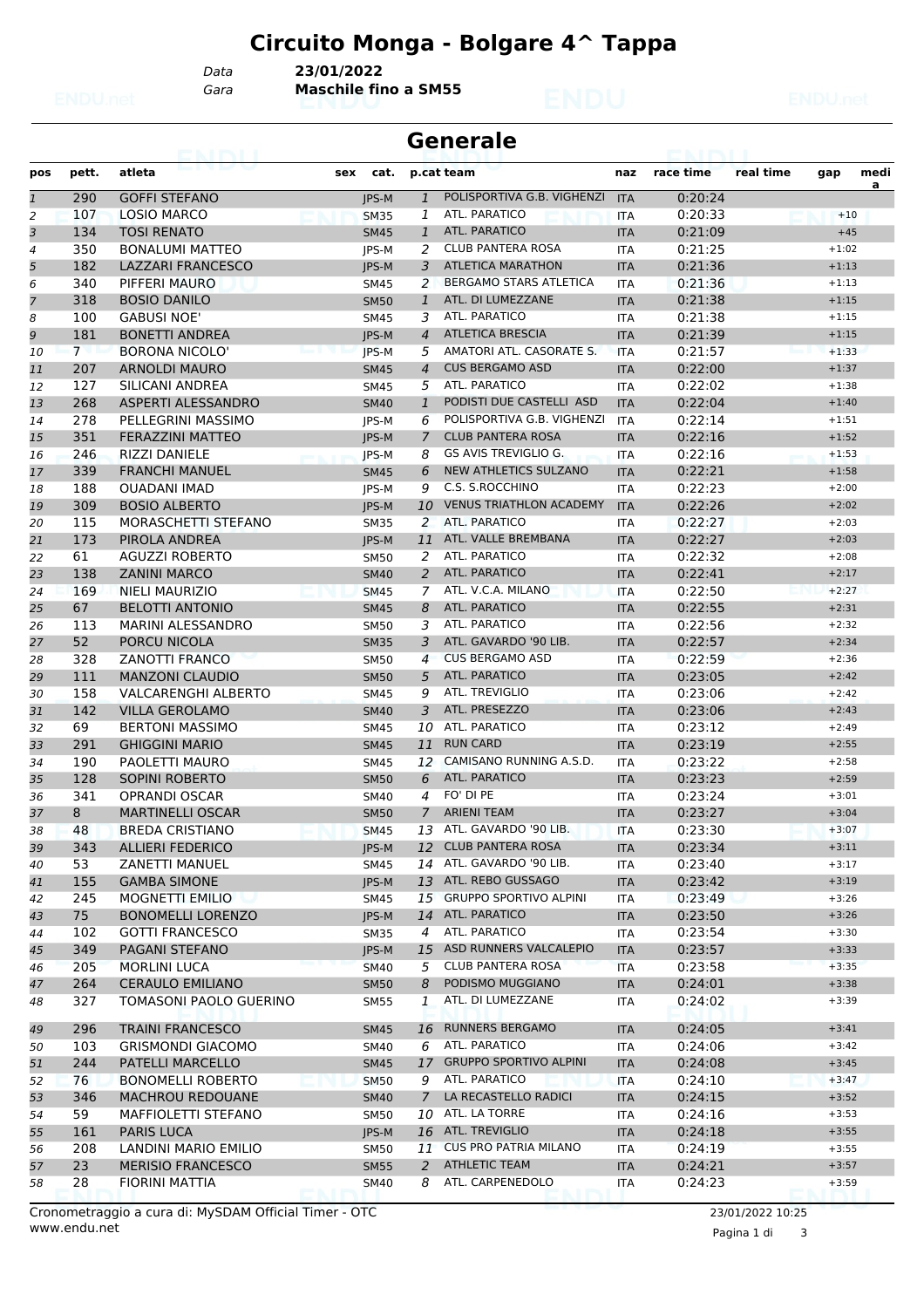| pos | pett. | atleta                                       | sex | cat.         |                | p.cat team                       | naz        | race time | real time | gap     | medi<br>a |
|-----|-------|----------------------------------------------|-----|--------------|----------------|----------------------------------|------------|-----------|-----------|---------|-----------|
| 59  | 152   | <b>MACRI LORENZO</b>                         |     | <b>SM50</b>  |                | 12 ATL. REBO GUSSAGO             | <b>ITA</b> | 0:24:24   |           | $+4:01$ |           |
| 60  | 159   | <b>PARODI STEFANO</b>                        |     | <b>IPS-M</b> |                | 17 ATL. TREVIGLIO                | <b>ITA</b> | 0:24:29   |           | $+4:06$ |           |
| 61  | 140   | <b>MARROCCOLI MARCELLINO</b>                 |     | <b>SM50</b>  | 13             | ATL. PARATICO                    | <b>ITA</b> | 0:24:30   |           | $+4:07$ |           |
| 62  | 305   | <b>CORTESI DAVIDE</b>                        |     | <b>SM35</b>  | 5              | <b>RUNNING TORRE DE' ROVERI</b>  | <b>ITA</b> | 0:24:39   |           | $+4:16$ |           |
| 63  | 334   | <b>URBANETTO FABIO</b><br><b>MASSIMO</b>     |     | <b>SM55</b>  | 3              | U.S. MALONNO                     | <b>ITA</b> | 0:24:52   |           | $+4:28$ |           |
| 64  | 335   | AVESANI DANIELE                              |     | <b>SM45</b>  | 18             | ATL. INSIEME VERONA              | <b>ITA</b> | 0:24:56   |           | $+4:32$ |           |
| 65  | 209   | POLA ENRICO                                  |     | JPS-M        | 18             | <b>CUS PRO PATRIA MILANO</b>     | <b>ITA</b> | 0:24:59   |           | $+4:35$ |           |
| 66  | 336   | <b>TEODORI MARCO</b>                         |     | SM40         | 9              | ATLETICA CRAL BANCO              | <b>ITA</b> | 0:25:03   |           | $+4:39$ |           |
| 67  | 330   | <b>SPREAFICO DANIELE</b>                     |     | <b>SM50</b>  | 14             | <b>RUNNERS BERGAMO</b>           | <b>ITA</b> | 0:25:05   |           | $+4:41$ |           |
| 68  | 89    | <b>CUCCU STEFANO</b>                         |     | <b>SM40</b>  |                | 10 ATL. PARATICO                 | <b>ITA</b> | 0:25:15   |           | $+4:51$ |           |
| 69  | 300   | LA MAZZA PAOLO                               |     | <b>IPS-M</b> | 19             | <b>RUNNING TORRE DE' ROVERI</b>  | <b>ITA</b> | 0:25:16   |           | $+4:53$ |           |
| 70  | 294   | <b>GATTI RENATO GIOVANNI</b>                 |     | <b>SM55</b>  | 4              | <b>RUNNERS BERGAMO</b>           | <b>ITA</b> | 0:25:17   |           | $+4:53$ |           |
| 71  | 342   | <b>GAMBERA MARCO</b>                         |     | <b>SM55</b>  | 5              |                                  | <b>ITA</b> | 0:25:18   |           | $+4:55$ |           |
| 72  | 132   | <b>TOLOTTI IVAN</b>                          |     | <b>SM45</b>  |                | 19 ATL. PARATICO                 | <b>ITA</b> | 0:25:23   |           | $+5:00$ |           |
| 73  | 297   | <b>SOCCINI GIOVANNI</b>                      |     | <b>SM55</b>  | 6              | <b>RUNNERS BERGAMO</b>           | <b>ITA</b> | 0:25:28   |           | $+5:04$ |           |
| 74  | 347   | <b>NORIS LUIGI</b>                           |     | <b>SM50</b>  | 15             | G.S. A.MARINELLI                 | <b>ITA</b> | 0:25:31   |           | $+5:07$ |           |
| 75  | 252   | <b>FANTONE JULIO MARCO</b><br><b>ERNESTO</b> |     | <b>SM50</b>  | 16             | LA MICHETTA                      | <b>ITA</b> | 0:25:34   |           | $+5:11$ |           |
| 76  | 39    | AFFRINI DIEGO                                |     | <b>SM40</b>  | 11             | ATL. GAVARDO '90 LIB.            | <b>ITA</b> | 0:25:35   |           | $+5:12$ |           |
| 77  | 170   | <b>BRIGNOLA GIUSEPPE</b>                     |     | <b>SM55</b>  | $\overline{7}$ | ATL. VALLE BREMBANA              | <b>ITA</b> | 0:25:37   |           | $+5:13$ |           |
| 78  | 31    | DONEDA MIRCO                                 |     | <b>SM45</b>  |                | 20 ATL. CASTEL ROZZONE           | <b>ITA</b> | 0:25:39   |           | $+5:15$ |           |
| 79  | 32    | <b>BERTOLA ROBERTO</b>                       |     | <b>SM50</b>  | 17             | ATL. CASTEL ROZZONE              | <b>ITA</b> | 0:25:39   |           | $+5:15$ |           |
| 80  | 243   | DANI DAVIDE                                  |     | <b>SM40</b>  | 12             | <b>GRUPPO PODISTICO MELZO A.</b> | <b>ITA</b> | 0:25:40   |           | $+5:17$ |           |
| 81  | 263   | <b>MERCANDELLI STEFANO</b>                   |     | <b>SM55</b>  | 8              | P.B.M. BOVISIO MASCIAGO          | <b>ITA</b> | 0:25:42   |           | $+5:18$ |           |
| 82  | 302   | AMBRUSCHI STEFANO                            |     | <b>SM55</b>  | 9              | RUNNING TORRE DE' ROVERI         | <b>ITA</b> | 0:25:44   |           | $+5:21$ |           |
| 83  | 99    | <b>GABRIELI GIAN PIERO</b>                   |     | <b>SM55</b>  | 10             | ATL. PARATICO                    | <b>ITA</b> | 0:25:47   |           | $+5:24$ |           |
| 84  | 26    | <b>MANCINELLI GIOVANNI</b>                   |     | JPS-M        |                | 20 ATHLETIC TEAM                 | <b>ITA</b> | 0:25:47   |           | $+5:24$ |           |
| 85  | 213   | <b>BORRIELLO CIRO</b>                        |     | <b>SM45</b>  | 21             | <b>G.P. OVER PONTEVICO</b>       | <b>ITA</b> | 0:25:49   |           | $+5:25$ |           |
| 86  | 98    | <b>FRETI MAURO</b>                           |     | <b>SM40</b>  |                | 13 ATL. PARATICO                 | <b>ITA</b> | 0:25:51   |           | $+5:28$ |           |
| 87  | 33    | <b>CARBOLLI GIANPIETRO</b>                   |     | <b>SM50</b>  |                | 18 ATL. CASTEL ROZZONE           | <b>ITA</b> | 0:26:00   |           | $+5:36$ |           |
| 88  | 354   | CANTU' MASSIMO                               |     | <b>SM35</b>  | 6              | DK RUNNERS MILANO                | <b>ITA</b> | 0:26:02   |           | $+5:39$ |           |
| 89  | 164   | PILENGA CLAUDIO                              |     | <b>IPS-M</b> | 21             | <b>ATL. TREVIGLIO</b>            | <b>ITA</b> | 0:26:05   |           | $+5:42$ |           |
| 90  | 283   | <b>MARIO FABRIZIO</b>                        |     | <b>SM50</b>  | 19             | POLISPORTIVA G.B. VIGHENZI       | <b>ITA</b> | 0:26:14   |           | $+5:50$ |           |
| 91  | 229   | <b>GATTI PAOLO</b>                           |     | <b>SM40</b>  | 14             | <b>G.S. ZELOFORAMAGNO</b>        | <b>ITA</b> | 0:26:18   |           | $+5:54$ |           |
| 92  | 165   | PINELLI DANIELE                              |     | <b>SM50</b>  |                | 20 ATL. TREVIGLIO                | <b>ITA</b> | 0:26:18   |           | $+5:55$ |           |
| 93  | 236   | <b>SALA LUCA IVO</b><br><b>GIOACCHINO</b>    |     | <b>SM40</b>  | 15             | G.S. ZELOFORAMAGNO               | <b>ITA</b> | 0:26:19   |           | $+5:56$ |           |
| 94  | 51    | PRINO ROBERTO                                |     | <b>SM55</b>  | 11             | ATL. GAVARDO '90 LIB.            | <b>ITA</b> | 0:26:24   |           | $+6:01$ |           |
| 95  | 304   | <b>BORDOGNA ANGELO</b>                       |     | <b>SM50</b>  | 21             | <b>RUNNING TORRE DE' ROVERI</b>  | <b>ITA</b> | 0:26:32   |           | $+6:08$ |           |
| 96  | 254   | <b>GUARNIERI ROBERTO</b>                     |     | <b>SM40</b>  |                | 16 LA MICHETTA                   | ITA        | 0:26:34   |           | $+6:11$ |           |
| 97  | 214   | <b>ANDREOZZI CIRO</b>                        |     | <b>SM45</b>  |                | 22 G.S. ZELOFORAMAGNO            | <b>ITA</b> | 0:26:39   |           | $+6:15$ |           |
| 98  | 200   | LACCHINI GIANPAOLO                           |     | <b>SM55</b>  |                | 12 CANOTTIERI MILANO             | <b>ITA</b> | 0:26:41   |           | $+6:18$ |           |
| 99  | 237   | <b>TOFFETTI MASSIMO</b>                      |     | <b>SM45</b>  |                | 23 G.S. ZELOFORAMAGNO            | <b>ITA</b> | 0:26:42   |           | $+6:19$ |           |
| 100 | 352   | <b>DOSSELLI LUCA</b>                         |     | JPS-M        |                | 22 ASD RUNNERS VALCALEPIO        | <b>ITA</b> | 0:26:43   |           | $+6:19$ |           |
| 101 | 238   | PASOTTI CRISTIANO                            |     | <b>SM45</b>  |                | 24 G.S. ZELOFORAMAGNO            | <b>ITA</b> | 0:26:45   |           | $+6:21$ |           |
| 102 | 311   | <b>GAMBIRASIO ALBERTO</b>                    |     | <b>SM50</b>  |                | 22 RUNNERS BERGAMO               | ITA        | 0:26:46   |           | $+6:23$ |           |
| 103 | 168   | <b>VALSECCHI PIERANGELO</b>                  |     | <b>SM50</b>  |                | 23 ATL. TREVIGLIO                | <b>ITA</b> | 0:26:47   |           | $+6:24$ |           |
| 104 | 257   | NICOLINI STEPHAN                             |     | <b>SM55</b>  |                | 13 LA MICHETTA                   | <b>ITA</b> | 0:26:49   |           | $+6:25$ |           |
| 105 | 56    | OLIVETTI ALBERTO                             |     | <b>SM40</b>  |                | 17 ATL. GAVARDO '90 LIB.         | <b>ITA</b> | 0:26:51   |           | $+6:27$ |           |
| 106 | 184   | <b>GUARINI FRANCESCO</b>                     |     | <b>SM35</b>  | 7              | ATLETICA RUB. F.LLI FRATTINI     | <b>ITA</b> | 0:26:56   |           | $+6:32$ |           |
| 107 | 90    | <b>CUNEGATTI CORNELIO</b>                    |     | <b>SM55</b>  |                | 14 ATL. PARATICO                 | <b>ITA</b> | 0:27:02   |           | $+6:38$ |           |
| 108 | 120   | PASINETTI MARCO                              |     | <b>SM50</b>  |                | 24 ATL. PARATICO                 | ITA        | 0:27:08   |           | $+6:44$ |           |
| 109 | 160   | <b>BERTULESSI GRAZIANO</b>                   |     | <b>SM40</b>  |                | 18 ATL. TREVIGLIO                | <b>ITA</b> | 0:27:09   |           | $+6:46$ |           |
| 110 | 301   | RUGGERI ANDREA                               |     | JPS-M        |                | 23 RUNNING TORRE DE' ROVERI      | <b>ITA</b> | 0:27:13   |           | $+6:50$ |           |
| 111 | 92    | DE TONI SANDRO                               |     | <b>SM55</b>  |                | 15 ATL. PARATICO                 | <b>ITA</b> | 0:27:13   |           | $+6:50$ |           |
| 112 | 353   | <b>VEZZOLI MARCO</b>                         |     | SM40         |                | 19 ATL. PARATICO                 | <b>ITA</b> | 0:27:20   |           | $+6:56$ |           |
| 113 | 41    | <b>ANNI DARIO</b>                            |     | <b>SM50</b>  |                | 25 ATL. GAVARDO '90 LIB.         | <b>ITA</b> | 0:27:20   |           | $+6:57$ |           |
| 114 | 333   | <b>BELLINO ALBERTO</b>                       |     | <b>SM45</b>  |                | 25 PODISTI DUE CASTELLI ASD      | <b>ITA</b> | 0:27:20   |           | $+6:57$ |           |
| 115 | 71    | <b>BONACQUISTI ANGELO</b><br><b>GIUSEPPE</b> |     | <b>SM55</b>  |                | 16 ATL. PARATICO                 | <b>ITA</b> | 0:27:33   |           | $+7:10$ |           |
| 116 | 30    | Pessani Ivan                                 |     | SM45         |                | 26 ATL. CASSANO D'ADDA           | ITA        | 0:27:37   |           | $+7:14$ |           |
| 117 | 337   | <b>STUCCHI PATRIZIO</b>                      |     | <b>SM55</b>  |                | 17 POLISPORTIVA G.B. VIGHENZI    | <b>ITA</b> | 0:27:38   |           | $+7:14$ |           |
| 118 | 25    | <b>TERRANEO CLAUDIO</b>                      |     | SM45         |                | 27 ATHLETIC TEAM                 | <b>ITA</b> | 0:27:39   |           | $+7:15$ |           |
| 119 | 82    | <b>CAROLI GIANLUCA</b>                       |     | <b>SM55</b>  |                | 18 ATL. PARATICO                 | <b>ITA</b> | 0:27:41   |           | $+7:17$ |           |
| 120 | 266   | DONADONI MARCELLO                            |     | <b>SM45</b>  |                | 28 PODISTI DUE CASTELLI ASD      | <b>ITA</b> | 0:27:45   |           | $+7:22$ |           |

www.endu.net Cronometraggio a cura di: MySDAM Official Timer - OTC 23/01/2022 10:25

Pagina 2 di 3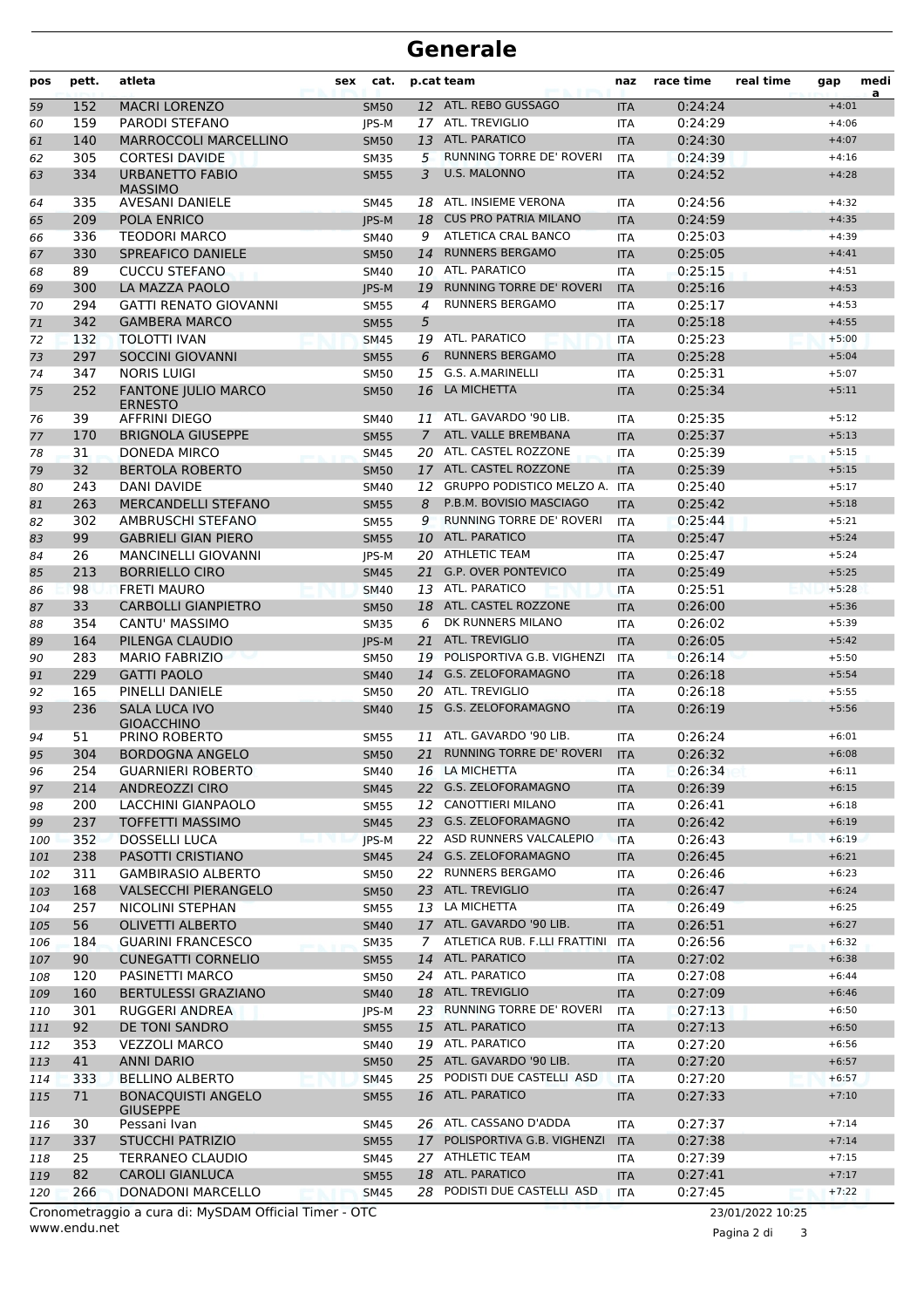| pos | pett. | atleta                                       | sex<br>cat. |    | p.cat team                      | naz        | race time | real time | gap      | medi |
|-----|-------|----------------------------------------------|-------------|----|---------------------------------|------------|-----------|-----------|----------|------|
| 121 | 166   | <b>NOZZA FRANCO</b>                          | <b>SM50</b> | 26 | <b>ATL. TREVIGLIO</b>           | <b>ITA</b> | 0:27:46   |           | $+7:23$  | a    |
| 122 | 162   | PIROLA OSCAR MARIO                           | <b>SM50</b> |    | 27 ATL. TREVIGLIO               | <b>ITA</b> | 0:27:49   |           | $+7:26$  |      |
| 123 | 157   | <b>TADINI CRISTIAN</b>                       | <b>SM40</b> |    | 20 ATL. TREVIGLIO               | <b>ITA</b> | 0:27:52   |           | $+7:29$  |      |
| 124 | 306   | <b>DAGANI FABIANO</b>                        | <b>SM45</b> | 29 | <b>RUNNING TORRE DE' ROVERI</b> | <b>ITA</b> | 0:27:53   |           | $+7:30$  |      |
| 125 | 308   | <b>VISCARDI MASSIMILIANO</b>                 | <b>SM45</b> | 30 | RUNNING TORRE DE' ROVERI        | <b>ITA</b> | 0:27:56   |           | $+7:32$  |      |
| 126 | 262   | <b>MARINO MARCO</b>                          | <b>SM50</b> | 28 | <b>MARCIATORI SAN GIORGIO</b>   | <b>ITA</b> | 0:28:00   |           | $+7:36$  |      |
| 127 | 324   | <b>COMINELLI CARLO</b>                       | <b>SM55</b> | 19 | ATL. REBO GUSSAGO               | <b>ITA</b> | 0:28:06   |           | $+7:43$  |      |
| 128 | 202   | <b>OLIVA MASSIMO</b>                         | <b>SM50</b> | 29 | CANOTTIERI MILANO               | <b>ITA</b> | 0:28:13   |           | $+7:49$  |      |
| 129 | 267   | <b>SCARPELLINI CRISTIAN</b>                  | <b>SM45</b> | 31 | PODISTI DUE CASTELLI ASD        | <b>ITA</b> | 0:28:21   |           | $+7:58$  |      |
| 130 | 189   | CALO' COSIMO                                 | <b>SM55</b> | 20 | C.T.L. 3 ATLETICA               | <b>ITA</b> | 0:28:35   |           | $+8:12$  |      |
| 131 | 6     | <b>MORBI GIAMPAOLO</b>                       | <b>SM55</b> | 21 | A.S.D. ATLETICA SARNICO         | <b>ITA</b> | 0:28:39   |           | $+8:15$  |      |
| 132 | 265   | <b>TOTIS GIULIANO</b>                        | <b>SM40</b> | 21 | PODISTI DUE CASTELLI ASD        | <b>ITA</b> | 0:28:43   |           | $+8:20$  |      |
| 133 | 312   | <b>INNOCENTI LUCA</b>                        | <b>SM45</b> | 32 | PODISTI DUE CASTELLI ASD        | <b>ITA</b> | 0:28:46   |           | $+8:23$  |      |
| 134 | 284   | TOBANELLI EMILIO                             | <b>SM55</b> | 22 | POLISPORTIVA G.B. VIGHENZI      | <b>ITA</b> | 0:28:50   |           | $+8:26$  |      |
| 135 | 150   | <b>GUARNERI GIANANTONIO</b>                  | <b>SM55</b> | 23 | ATL. REBO GUSSAGO               | <b>ITA</b> | 0:28:54   |           | $+8:31$  |      |
| 136 | 344   | <b>TESTA JACOPO</b>                          | JPS-M       | 24 | <b>CLUB PANTERA ROSA</b>        | <b>ITA</b> | 0:29:00   |           | $+8:36$  |      |
| 137 | 224   | <b>FERRANTE ALESSANDRO</b>                   | <b>SM35</b> | 8  | G.S. ZELOFORAMAGNO              | <b>ITA</b> | 0:29:06   |           | $+8:43$  |      |
| 138 | 73    | <b>BONATI TIZIANO</b>                        | <b>SM55</b> | 24 | ATL, PARATICO                   | <b>ITA</b> | 0:29:10   |           | $+8:47$  |      |
| 139 | 269   | <b>BENEDETTI ROBERTO</b>                     | <b>SM40</b> | 22 | POLISPORTIVA G.B. VIGHENZI      | <b>ITA</b> | 0:29:36   |           | $+9:13$  |      |
| 140 | 191   | <b>ASSERETO MARCO</b><br><b>ALFREDO</b>      | <b>SM50</b> | 30 | <b>CANOTTIERI MILANO</b>        | <b>ITA</b> | 0:29:47   |           | $+9:24$  |      |
| 141 | 282   | <b>GIANNONI LUCA</b>                         | <b>SM50</b> | 31 | POLISPORTIVA G.B. VIGHENZI      | <b>ITA</b> | 0:29:53   |           | $+9:30$  |      |
| 142 | 303   | <b>ZAMBETTI ANTONIO</b>                      | <b>SM50</b> | 32 | <b>RUNNING TORRE DE' ROVERI</b> | <b>ITA</b> | 0:29:58   |           | $+9:35$  |      |
| 143 | 198   | <b>FORMAI PIETRO MASSIMO</b><br><b>MARCO</b> | <b>SM45</b> | 33 | <b>CANOTTIERI MILANO</b>        | <b>ITA</b> | 0:29:59   |           | $+9:36$  |      |
| 144 | 247   | <b>BOSELLI ROBERTO</b>                       | <b>SM50</b> | 33 | LA MICHETTA                     | <b>ITA</b> | 0:30:03   |           | $+9:39$  |      |
| 145 | 156   | <b>BENZONI GIUSEPPE</b>                      | <b>SM35</b> | 9  | ATL. REBO GUSSAGO               | <b>ITA</b> | 0:30:17   |           | $+9:54$  |      |
| 146 | 145   | SORBELLO SANTO MARIA                         | <b>SM50</b> |    | 34 ATL. REBO GUSSAGO            | <b>ITA</b> | 0:30:44   |           | $+10:20$ |      |
| 147 | 251   | DE AMICI ENRICO                              | <b>SM55</b> |    | 25 LA MICHETTA                  | <b>ITA</b> | 0:31:13   |           | $+10:50$ |      |
| 148 | 148   | PANCIANI PIER PAOLO                          | <b>SM40</b> |    | 23 ATL. REBO GUSSAGO            | <b>ITA</b> | 0:31:19   |           | $+10:56$ |      |
| 149 | 121   | RACCAGNI LORENZO                             | <b>SM45</b> |    | 34 ATL. PARATICO                | <b>ITA</b> | 0:31:23   |           | $+11:00$ |      |
| 150 | 348   | <b>BELTRAMELLO STEFANO</b>                   | <b>SM50</b> |    | 35 ATL. VERBANO                 | <b>ITA</b> | 0:31:25   |           | $+11:01$ |      |
| 151 | 63    | <b>BAIGUINI ANDREA</b>                       | <b>SM40</b> |    | 24 ATL. PARATICO                | <b>ITA</b> | 0:31:42   |           | $+11:18$ |      |
| 152 | 122   | RAVELLI FULVIO                               | <b>SM35</b> |    | 10 ATL. PARATICO                | <b>ITA</b> | 0:31:43   |           | $+11:20$ |      |
| 153 | 235   | <b>NANNI ALDO</b>                            | <b>SM50</b> | 36 | G.S. ZELOFORAMAGNO              | <b>ITA</b> | 0:32:26   |           | $+12:02$ |      |
| 154 | 196   | DORASCENZI CARLO<br><b>ANDREA</b>            | <b>SM45</b> | 35 | <b>CANOTTIERI MILANO</b>        | <b>ITA</b> | 0:32:51   |           | $+12:28$ |      |
| 155 | 281   | SOMENSI STEFANO                              | <b>SM45</b> | 36 | POLISPORTIVA G.B. VIGHENZI      | <b>ITA</b> | 0:33:15   |           | $+12:51$ |      |
| 156 | 203   | PIEDINOVI MARCO NATALE                       | <b>SM55</b> | 26 | CANOTTIERI MILANO               | <b>ITA</b> | 0:33:27   |           | $+13:04$ |      |
| 157 | 14    | PIPITONE ANTONINO                            | <b>SM55</b> | 27 | <b>ASD ATHLETIC TEAM</b>        | <b>ITA</b> | 0:33:35   |           | $+13:11$ |      |
| 158 | 234   | <b>LOCATELLI ENRICO</b>                      | <b>SM55</b> |    | 28 G.S. ZELOFORAMAGNO           | <b>ITA</b> | 0:33:45   |           | $+13:22$ |      |
| 159 | 151   | <b>FAINI MIRKO</b>                           | <b>SM50</b> | 37 | ATL. REBO GUSSAGO               | <b>ITA</b> | 0:34:16   |           | $+13:52$ |      |
| 160 | 221   | <b>CASALI ERNESTO</b>                        | <b>SM55</b> | 29 | G.S. ZELOFORAMAGNO              | <b>ITA</b> | 0:34:16   |           | $+13:52$ |      |
| 161 | 22    | <b>RENZI QUIRINO</b>                         | <b>SM55</b> |    | 30 ATHLETIC TEAM                | <b>ITA</b> | 0:36:31   |           | $+16:07$ |      |
|     |       |                                              |             |    |                                 |            |           |           |          |      |

Cronometraggio a cura di: MySDAM Official Timer - OTC 23/01/2022 10:25

www.endu.net Pagina 3 di <sup>3</sup>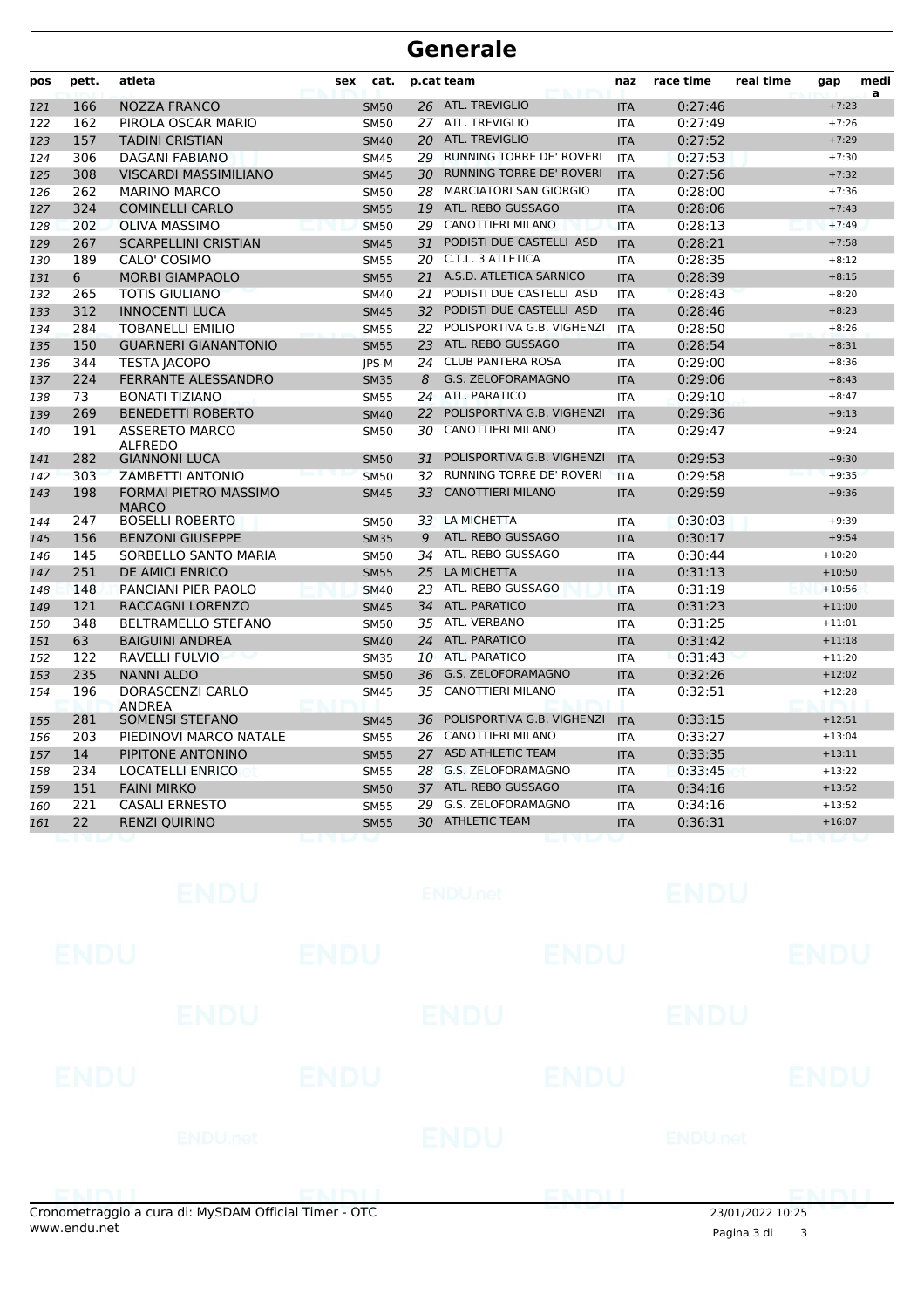## **Circuito Monga - Bolgare 4^ Tappa**

*Data* **23/01/2022**

*Gara* **Maschile SM60 e oltre**

| <b>Generale</b> |       |                                               |     |             |                |                                   |            |                    |           |         |           |
|-----------------|-------|-----------------------------------------------|-----|-------------|----------------|-----------------------------------|------------|--------------------|-----------|---------|-----------|
| pos             | pett. | atleta                                        | sex | cat.        |                | p.cat team                        | naz        | race time          | real time | gap     | medi<br>a |
| $\mathbf{1}$    | 295   | <b>MORLACCHI</b><br><b>MICHELANGELO</b>       |     | <b>SM60</b> | $\mathbf{1}$   | <b>RUNNERS BERGAMO</b>            | <b>ITA</b> | 0:15:22            |           |         |           |
| 2               | 338   | EULA ENRICO                                   |     | <b>SM60</b> | 2              | ATL. PARATICO                     | <b>ITA</b> | 0:15:24            |           |         | $+3$      |
| 3               | 133   | <b>TORRESANI FRANCO</b>                       |     | <b>SM60</b> | 3              | <b>ATL. PARATICO</b>              | <b>ITA</b> | 0:15:34            |           | $+12$   |           |
| 4               | 36    | <b>TASSI PIER ALBERTO</b>                     |     | <b>SM65</b> | 1              | ATL. DI LUMEZZANE                 | <b>ITA</b> | 0:16:41            |           | $+1:19$ |           |
| 5               | 212   | <b>MARESCA PASQUALE</b>                       |     | <b>SM60</b> | $\overline{4}$ | <b>G. ALPINISTICO VERTOVESE</b>   | <b>ITA</b> | 0:16:53            |           | $+1:32$ |           |
| 6               | 323   | <b>TROMBINI ENRICO</b>                        |     | <b>SM60</b> | 5              | ATL. REBO GUSSAGO                 | <b>ITA</b> | 0:16:57            |           | $+1:36$ |           |
| 7               | 239   | <b>TORRENTE MARCO</b>                         |     | <b>SM60</b> | 6              | <b>G.S. ZELOFORAMAGNO</b>         | <b>ITA</b> | 0:17:01            |           | $+1:39$ |           |
| 8               | 310   | RONCHI GUERINO                                |     | <b>SM70</b> | 1              | ATL. DI LUMEZZANE                 | <b>ITA</b> | 0:17:04            |           | $+1:43$ |           |
| 9               | 292   | <b>BUGINI UGO</b>                             |     | <b>SM60</b> | 7              | <b>RUN CARD</b>                   | <b>ITA</b> | 0:17:09            |           | $+1:48$ |           |
| 10              | 34    | <b>ZECCHI DANIELE</b>                         |     | <b>SM65</b> | 2              | ATL. DI LUMEZZANE                 | <b>ITA</b> | 0:17:13            |           | $+1:52$ |           |
| 11              | 216   | ANGELO CALOGERO                               |     | <b>SM65</b> | 3              | <b>G.S. ZELOFORAMAGNO</b>         | <b>ITA</b> | 0:17:28            |           | $+2:07$ |           |
| 12              | 176   | <b>FAGIANI GIUSEPPE</b>                       |     | <b>SM65</b> | $\overline{4}$ | ATL. VALLE IMAGNA                 | <b>ITA</b> | 0:17:33            |           | $+2:11$ |           |
| 13              | 185   | <b>BOMBELLI NINI SANTO</b><br><b>NAZARENO</b> |     | <b>SM60</b> | 8              | ATLETICRALS2-TEATRO ALLA          | <b>ITA</b> | 0:17:43            |           | $+2:21$ |           |
| 14              | 175   | <b>DOLCI SERGIO</b>                           |     | <b>SM65</b> | 5              | ATL. VALLE IMAGNA                 | <b>ITA</b> | 0:17:46            |           | $+2:25$ |           |
| 15              | 206   | <b>PRESTINI GIOVANNI</b>                      |     | <b>SM60</b> | 9              | <b>CLUB PANTERA ROSA</b>          | <b>ITA</b> | 0:17:49            |           | $+2:27$ |           |
| 16              | 45    | <b>VECCHI VALENTINO</b>                       |     | <b>SM70</b> | 2              | ATL. GAVARDO '90 LIB.             | <b>ITA</b> | 0:17:59            |           | $+2:37$ |           |
| 17              | 84    | <b>CORTESE GIORGIO</b>                        |     | <b>SM60</b> | 10             | <b>ATL, PARATICO</b>              | <b>ITA</b> | 0:18:10            |           | $+2:48$ |           |
| 18              | 60    | <b>GUASTAMACCHIA GIUSEPPE</b>                 |     | <b>SM60</b> | 11             | ATL. LAMBRO MILANO                | <b>ITA</b> | 0:18:11            |           | $+2:49$ |           |
| 19              | 250   | <b>CIALFI ALESSANDRO</b>                      |     | <b>SM65</b> | 6              | LA MICHETTA                       | <b>ITA</b> | 0:18:19            |           | $+2:57$ |           |
| 20              | 299   | <b>BARBETTA MARCO</b>                         |     | SM60        | 12             | <b>RUNNING TORRE DE' ROVERI</b>   | <b>ITA</b> | 0:18:25            |           | $+3:03$ |           |
| 21              | 57    | <b>VISCONTI LORENZO</b>                       |     | <b>SM65</b> | $\overline{7}$ | ATL. GAVARDO '90 LIB.             | <b>ITA</b> | 0:18:32            |           | $+3:10$ |           |
| 22              | 110   | <b>MANGILI FLAVIO</b>                         |     | <b>SM70</b> | 3              | ATL. PARATICO                     | <b>ITA</b> | 0:18:34            |           | $+3:13$ |           |
| 23              | 201   | LAZZARETTO ANTONIO                            |     | <b>SM60</b> | 13             | <b>CANOTTIERI MILANO</b>          | <b>ITA</b> | 0:18:38            |           | $+3:17$ |           |
| 24              | 109   | <b>MAGRI FELICE</b>                           |     | <b>SM60</b> | 14             | ATL. PARATICO                     | ITA        | 0:18:41            |           | $+3:19$ |           |
| 25              | 193   | <b>BONFANTI PIERPAOLO</b>                     |     | <b>SM70</b> | $\overline{4}$ | <b>CANOTTIERI MILANO</b>          | <b>ITA</b> | 0:18:44            |           | $+3:22$ |           |
| 26              | 231   | <b>MASERATI GIANFRANCO</b>                    |     | <b>SM60</b> | 15             | G.S. ZELOFORAMAGNO                | <b>ITA</b> | 0:18:48            |           | $+3:26$ |           |
| 27              | 233   | <b>PULICI ALBERTO</b>                         |     | <b>SM65</b> | 8              | <b>G.S. ZELOFORAMAGNO</b>         | <b>ITA</b> | 0:18:53            |           | $+3:32$ |           |
| 28              | 65    | <b>BARONI ANTONIO</b>                         |     | <b>SM70</b> | 5              | ATL. PARATICO                     | <b>ITA</b> | 0:18:58            |           | $+3:36$ |           |
| 29              | 222   | DI LELLO ALFREDO                              |     | <b>SM60</b> | 16             | <b>G.S. ZELOFORAMAGNO</b>         | <b>ITA</b> | 0:19:01            |           | $+3:39$ |           |
|                 | 147   | PIERANI GIACOMO                               |     |             | 17             | ATL. REBO GUSSAGO                 |            | 0:19:04            |           | $+3:42$ |           |
| 30              |       |                                               |     | <b>SM60</b> |                | ATL. PARATICO                     | <b>ITA</b> |                    |           | $+3:44$ |           |
| 31              | 116   | <b>NEZOSI GIOCONDO</b>                        |     | <b>SM65</b> | 9              | ATL. VERBANO                      | <b>ITA</b> | 0:19:06<br>0:19:08 |           |         |           |
| 32              | 332   | <b>DASCANIO GIUSEPPE</b>                      |     | <b>SM60</b> | 18             |                                   | <b>ITA</b> |                    |           | $+3:46$ |           |
| 33              | 163   | <b>SCASSERRA DARIO</b>                        |     | <b>SM60</b> | 19             | <b>ATL. TREVIGLIO</b>             | <b>ITA</b> | 0:19:10            |           | $+3:49$ |           |
| 34              | 95    | <b>FARAGUNA LUCIANO</b>                       |     | $SM75+$     | $\mathbf{1}$   | <b>ATL, PARATICO</b>              | <b>ITA</b> | 0:19:15            |           | $+3:53$ |           |
| 35              | 261   | <b>GAMBA PIERINO</b>                          |     | $SM75+$     | 2              | <b>MARATHON TEAM BG</b>           | <b>ITA</b> | 0:19:18            |           | $+3:56$ |           |
| 36              | 288   | <b>GALLI MAURIZIO</b>                         |     | <b>SM65</b> | 10             | POLISPORTIVA G.B. VIGHENZI        | <b>ITA</b> | 0:19:18            |           | $+3:57$ |           |
| 37              | 289   | <b>GHIDETTI ANGELO</b>                        |     | <b>SM65</b> |                | 11 POLISPORTIVA G.B. VIGHENZI ITA |            | 0:19:21            |           | $+4:00$ |           |
| 38              | 345   | CALEGARI GIOVANNI PAOLO                       |     | SM65        | 12             | ROAD RUNNERS CLUB MILANO ITA      |            | 0:19:28            |           | $+4:06$ |           |
| 39              | 74    | <b>BONO LODOVICO</b>                          |     | <b>SM65</b> |                | 13 ATL. PARATICO                  | <b>ITA</b> | 0:19:33            |           | $+4:11$ |           |
| 40              | 64    | <b>BAITELLI ANGELO</b>                        |     | <b>SM60</b> |                | 20 ATL. PARATICO                  | <b>ITA</b> | 0:19:39            |           | $+4:18$ |           |
| 41              | 141   | ROTTOLI ERNESTO                               |     | <b>SM70</b> | 6              | ATL. PRESEZZO                     | <b>ITA</b> | 0:19:45            |           | $+4:24$ |           |
| 42              | 68    | <b>BERTOLDI CLAUDIO</b>                       |     | <b>SM60</b> |                | 21 ATL. PARATICO                  | ITA        | 0:19:48            |           | $+4:26$ |           |
| 43              | 139   | <b>ZANNI GIOVANNI</b>                         |     | <b>SM65</b> |                | 14 ATL. PARATICO                  | <b>ITA</b> | 0:19:56            |           | $+4:34$ |           |
| 44              | 319   | <b>MARINI PIETRO</b>                          |     | <b>SM60</b> |                | 22 ATL. DI LUMEZZANE              | <b>ITA</b> | 0:20:11            |           | $+4:50$ |           |
| 45              | 177   | <b>MAZZOLENI PIETRO</b><br><b>ANGELO</b>      |     | <b>SM60</b> |                | 23 ATL. VALLE IMAGNA              | <b>ITA</b> | 0:20:17            |           | $+4:55$ |           |
| 46              | 66    | <b>BASSANELLI RUGGERO</b>                     |     | <b>SM70</b> | 7              | ATL. PARATICO                     | <b>ITA</b> | 0:20:18            |           | $+4:57$ |           |
| 47              | 285   | SARTORE ROBERTO                               |     | <b>SM60</b> | 24             | POLISPORTIVA G.B. VIGHENZI        | <b>ITA</b> | 0:20:22            |           | $+5:01$ |           |
| 48              | 220   | <b>FERRANTE MARCELLO</b>                      |     | <b>SM70</b> | 8              | G.S. ZELOFORAMAGNO                | ITA        | 0:20:22            |           | $+5:01$ |           |
| 49              | 20    | <b>D'ANGELO SALVATORE</b>                     |     | <b>SM65</b> | 15             | <b>ATHLETIC TEAM</b>              | <b>ITA</b> | 0:20:24            |           | $+5:02$ |           |
| 50              | 178   | <b>COATI WALTER</b>                           |     | <b>SM70</b> | 9              | ATL. VIGNATE                      | <b>ITA</b> | 0:20:25            |           | $+5:03$ |           |
| 51              | 293   | PINNA MARCO                                   |     | <b>SM70</b> | 10             | <b>RUNNERS BERGAMO</b>            | <b>ITA</b> | 0:20:26            |           | $+5:05$ |           |
| 52              | 179   | RENCUROSI RODOLFO                             |     | <b>SM70</b> |                | 11 ATL. VIGNATE                   | <b>ITA</b> | 0:20:34            |           | $+5:12$ |           |
| 53              | 91    | D'ALESSANDRIA PAOLO                           |     | <b>SM70</b> |                | 12 ATL. PARATICO                  | <b>ITA</b> | 0:20:38            |           | $+5:17$ |           |
| 54              | 287   | <b>TURCATO MARIO</b>                          |     | <b>SM60</b> | 25             | POLISPORTIVA G.B. VIGHENZI        | ITA        | 0:20:50            |           | $+5:29$ |           |
| 55              | 321   | <b>ROSSONI PIETRO</b>                         |     | $SM75+$     | 3              | <b>ROMANO RUNNING</b>             | <b>ITA</b> | 0:20:54            |           | $+5:32$ |           |
| 56              | 320   | PEZZOTTA GIORGIO LUIGI                        |     | <b>SM65</b> | 16             | G. ALPINISTICO VERTOVESE          | ITA        | 0:21:07            |           | $+5:45$ |           |
| 57              | 129   | <b>TENGATTINI EZIO</b>                        |     | <b>SM60</b> |                | 26 ATL. PARATICO                  | <b>ITA</b> | 0:21:16            |           | $+5:55$ |           |

www.endu.net Cronometraggio a cura di: MySDAM Official Timer - OTC 23/01/2022 10:25

Pagina 1 di 2